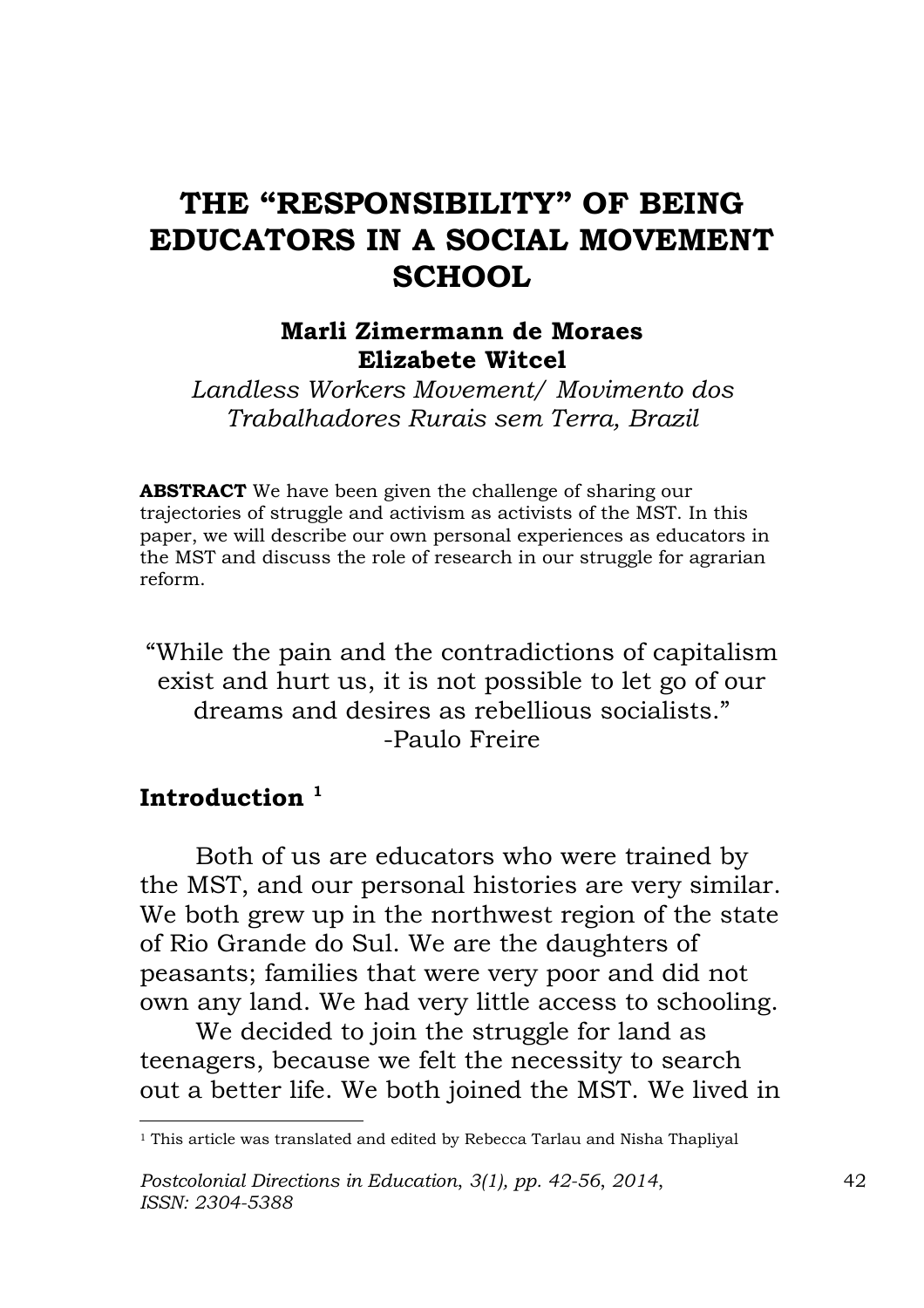the encampments and participated in land occupations. We saw joining the MST as an opportunity to transform the course of our personal histories. We were looking for an opportunity to be protagonists in our own lives. We decided to step by step construct a path together that would turn us into agents collectively struggling for a more just future.

Beyond the struggle for land, we also searched out access to the education we never had. It was through the MST that we became educators and had the opportunity to continue our studies. When we left our parent's houses we only had primary schooling. However, once we became activists in the movement we felt the need to study, to learn, and to also teach the children that were living in this new reality (created by the movement). It was through this struggle that we constructed our own history and became MST educators and activists.

As we reflect on our experiences in the movement, feelings of pain and indignation mix with feelings of enthusiasm, love, and happiness. We see the movement as a privileged space for the transformation of human beings. We feel we are a part of history now, and that we have learned so much through the movement. To write about our personal and collective histories is hard, because we are forced to remember many difficult moments that we cannot find the words to express.

Our history as militant educators begins with the challenge of educating children, youth, adults in the landless struggle. For ten years we worked as the Coordinators of schools that were very different than most schools; they were called "Itinerant Schools." These schools were located in the MST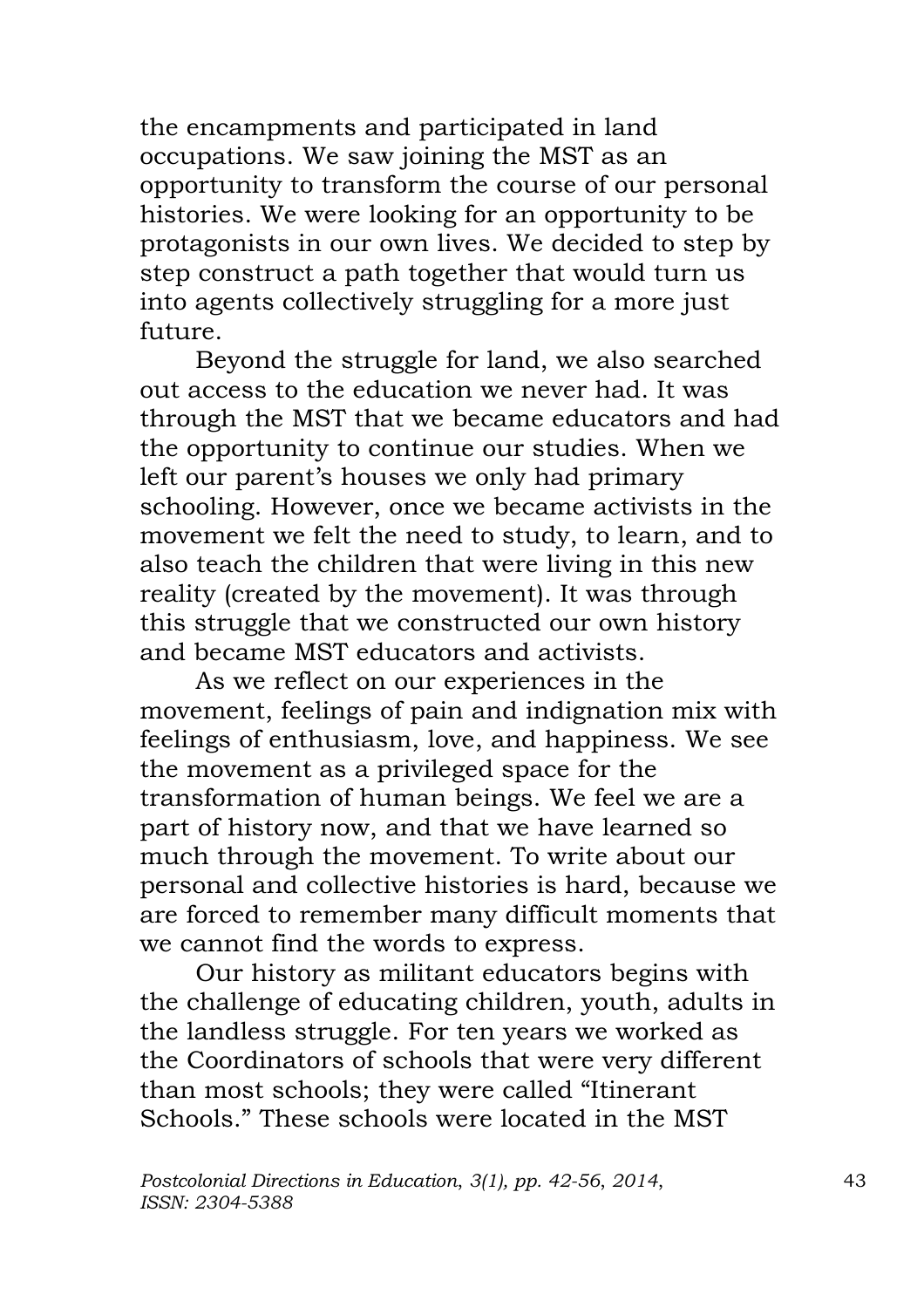encampments, and they were mobile—they accompanied the families living in the encampments throughout the trajectory of their struggle for land. In other words, these schools followed the landless workers as they moved from one land occupation to the next<sup>2</sup>. Every time a camp was disbanded and moved to a different location, the school would follow. Without a doubt, these schools have become part of our history of struggle. During the period that we coordinated these schools we felt a mixture of happiness and fear; we cried and suffered a lot but we were also transformed by these schools. Together, we fought for our rights, marched, struggled, and negotiated. We became subjects and made our own decisions about what we wanted in our schools. Collectively, we have helped to construct a space for schools and education within the movement. For thirty years now, we have struggled through successes and failures, mishaps and confusion, victories and losses, persistence and activism.

To construct schools within a movement is a great challenge. We have to construct another imagination for schooling that is connected to our life experiences - to what we learn while living in the 'black tents' (the MST encampments) and on the road from one occupation to the next. The goal of learning for the men and women in our schools and in the movement is to understand the meaning of the phrase "Hope for a life that is more just and human."

 $\overline{a}$ 

<sup>2</sup> Translator's note: The occupation of land which is legally eligible for redistribution does not guarantee automatic and immediate resettlement particularly in regions where the state apparatus and ruling elite are hostile to the MST. Most MST activists participate in multiple occupations over a period of years before they are legally allocated land.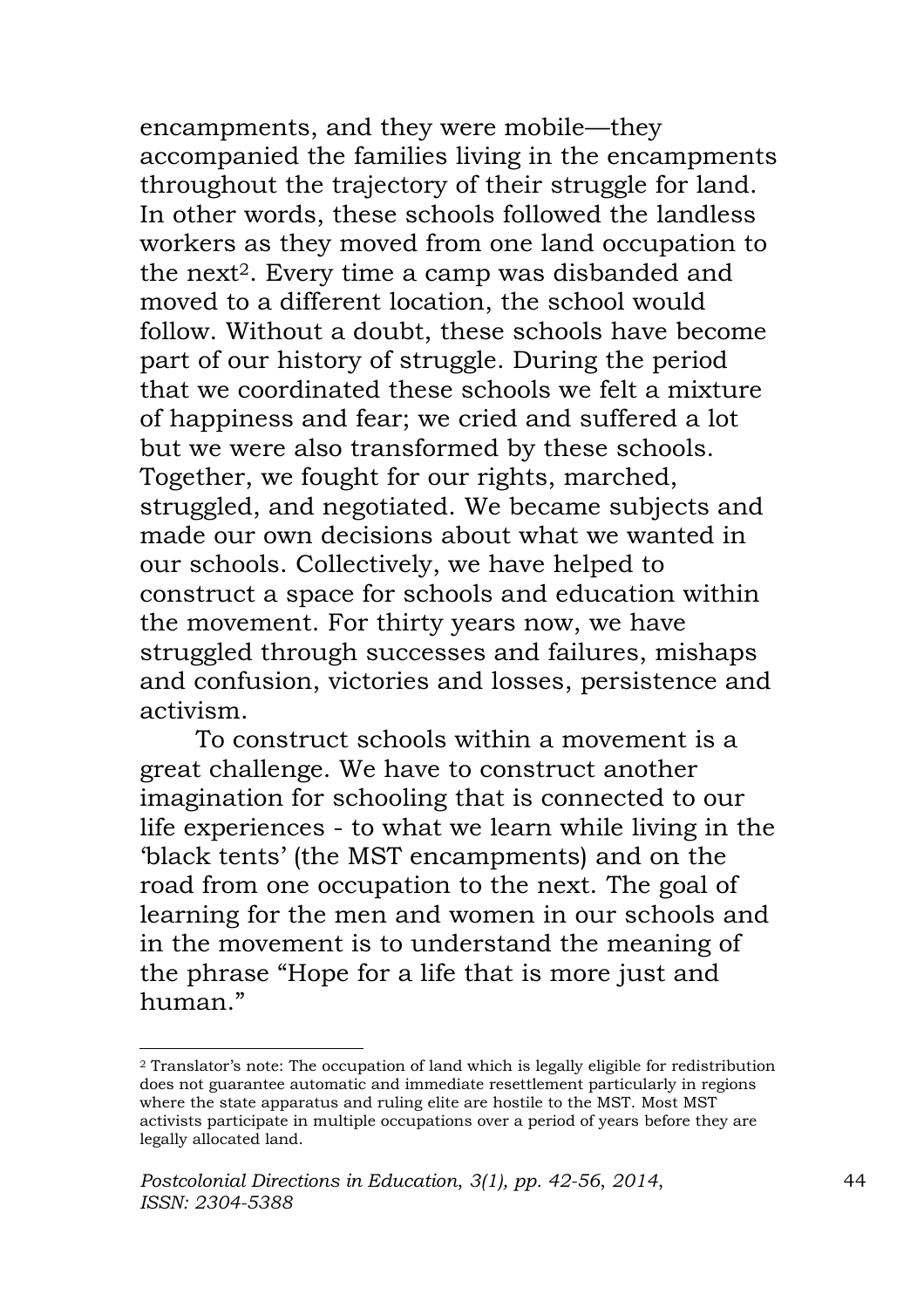# **The Itinerant School: A School of the Movement based in the Pedagogy of Land**

To discuss the Itinerant School it is necessary to recognize the struggle for land as a basic right of life. The right to live, and the right to fight for land, is like our right to education. Education intertwines with all of the various aspects of our struggle for agrarian reform.

From the very beginning of our struggle for land, the landless (*sem terra*) families that were occupying land searched out alternative ways to educate their children. The families living in the camps insisted that education be a permanent part of the MST's struggle. Children, adolescents, youth and adults all longed to be educated. In the camps, children live in a very specific reality: they participate in marches, protests, land occupations, and all of the different actions that make up our collective fight. Together with their families children are present in these actions, yet they also have the right to "be children," which means studying and having spaces to play and organize themselves.

As our struggle went forward, many experiences made an impact on society and on our movement. These experiences made us realize that we needed to have schools in our camps, in order to continue to move forward in our struggle for land. From this collective necessity the idea of the "Itinerant School" was born—a school that would move with the movement of the camps. These Itinerant Schools became more visible inn 1995, when we held a Congress of MST children and youth outside the offices of the state government in the city of Porto Alegre. All the landless children and youth from our

*Postcolonial Directions in Education*, *3(1), pp. 42-56*, *2014*, 45 *ISSN: 2304-5388*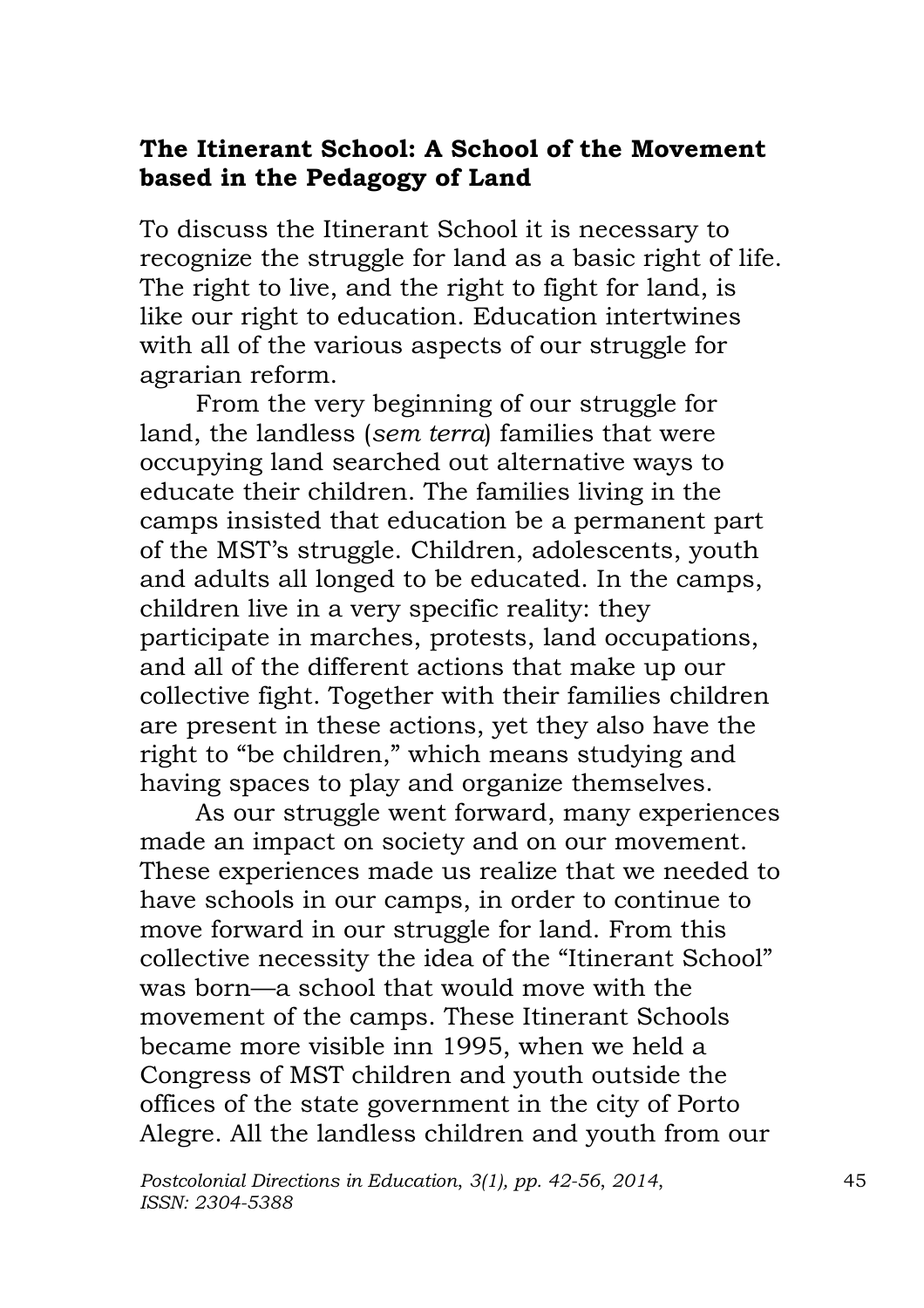camps participated. One of the themes for discussion was the 1990 Statute of the Rights of Children and Adolescents. The idea to turn the Itinerant School into a formal public school, linked to the state government, emerged out of these conversations. At that point in time, it was not legally possible to have a government schools in our camps. After a year of continuous mobilisations and negotiations, the Secretary of Education (of Rio Grande do Sul) and the State Education Advisory Board, approved the Itinerant Schools as state public schools on November 19, 1996. The state (Ruling No. 1313/96) referred to the transformative education taking place in these schools by giving them the designation of a "pedagogical experiment."

This new development forced us to rethink the way in which we construct public schools. How could we construct the types of pedagogies that could be part of these schools while still respecting the particular reality of the MST camps. What kind of pedagogy could respond to the demands of this reality? How could the school be part of the process of social transformation that the struggle for land demands? How could we train teachers who were able to handle this challenge? What kinds of relationships, values, and projects did we want in the schools?

### **Organization of the Itinerant School**

In order to organize a school that is in a state of itinerancy, or constant movement, it is necessary to work within a shifting reality. Our challenge was to collectively respond to the new realities we were presented with each day. The difficult moments are always more challenging; it is not easy to talk about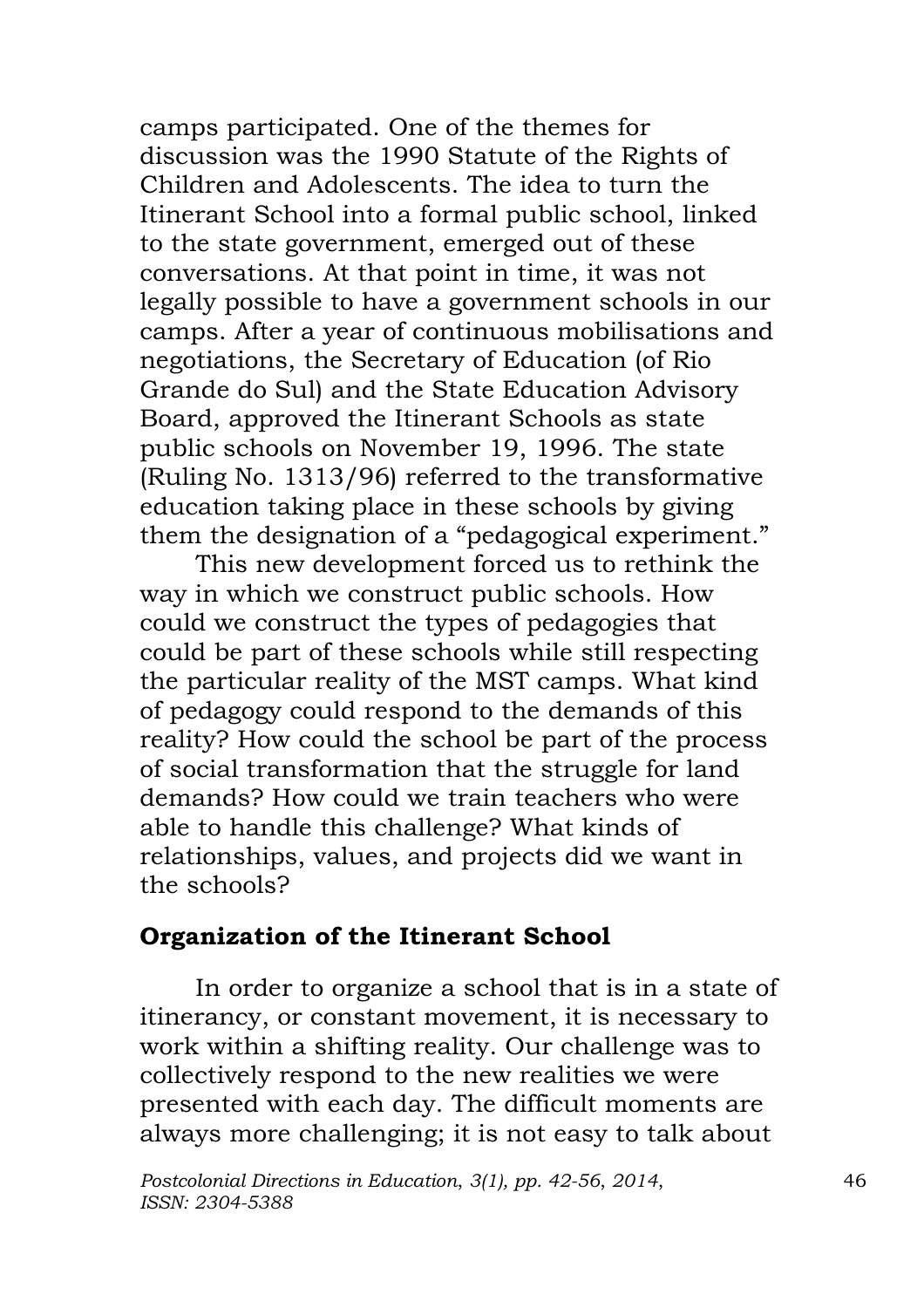harsh and arduous realities we face. It is the purpose of the school to talk about these contradictory realities that manifest in the dialectic of class struggle; specifically the contradiction between the neglect of land reform and the landless struggle and the growth of big capital and agrobusiness. The role of the state has been to strengthen the ability of domestic and foreign capital to invest in land and monoculture agricultural production. The impact of this social and economic regression is clearly to demotivate workers (rural and urban) from struggle and to look for other means of survival.

The essence of the Itinerant schools is to stimulate students to reflect and respond to different situations and social changes. In contrast, the historical function of schools has been restricted to " training, submission and conformity". The Itinerant schools are different because of the ways in which they dialogue with the community in order to enable people to reflect and learn from their day-to-day struggles. Internal and external research<sup>3</sup> has highlighted that these schools represent an alternative approach to education. They expand our imaginations about what a school could be, how to construct it, organize it, direct it.

The Itinerant School broke with the idea of a school as "four walls," ; instead, we reinvented the nature and character of the school each day. The legal victory that established the Itinerant School

 $\overline{a}$ 

<sup>3</sup> The academy has recognized the importance of the Itinerant School, because of this extensive research that has been conducted. There have also been multiple studies of the Itinerant Schools by MST activists who have written high school and undergraduate theses, as well as masters and doctoral dissertations. All of this research points to the fact that the Itinerant Schools have constructed a pedagogy that is very distinct from other schools, and even with its limits, it represents an education dedicated the working class.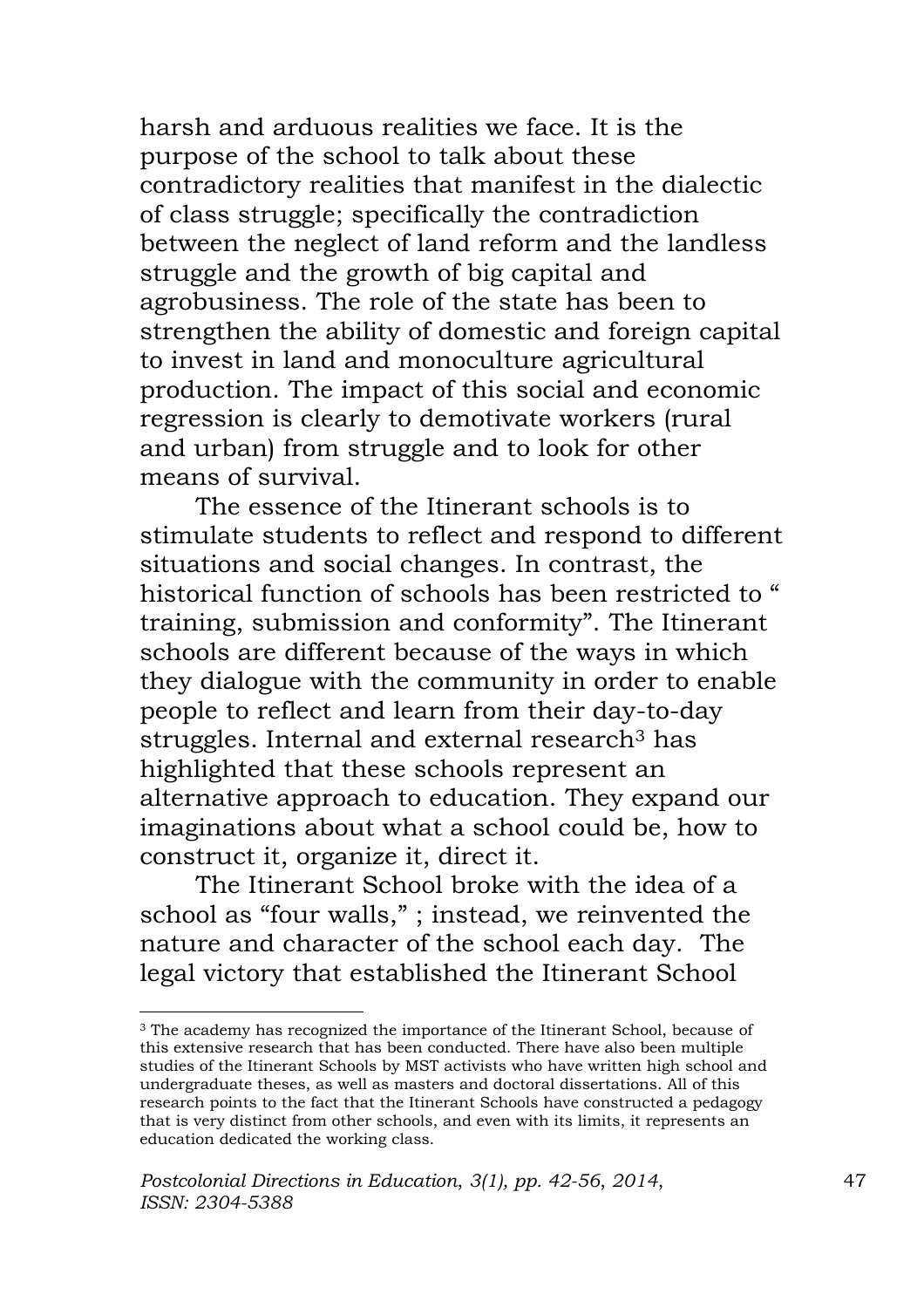allowed us to guarantee education for the children, youth and adults in our camps, many of whom had been previously denied access to education (because they were poor, rural etc.) One researcher of the Itinerant School writes:

"It is critical to remember that the institution of schooling, historically, was never created for the working class or with the working class. Much less was it ever thought of as part of a social transformation. (Camini, 2009, p. 174)

The MST Itinerant School is integrally connected to the struggle for agrarian reform. It is an educational approach that is popular and transformative; in other words our objective is to guarantee education for the working class which supports them in the struggle for their rights.

Thus, in all these ways, the Itinerant Schools question the approach and organisation of capitalist schools in our country. These schools have become "dangerous," because they threaten the dominant model of education that supports the hegemony of the dominant class by transmitting the values and ideologies of the bourgeoisie. Those who do not 'fit' into this approach are subtly excluded. Bahniuk (2008) analyzes this issue in her Masters research on the Itinerant Schools in Paraná:

The Itinerant School possesses the potential to question the traditional schooling model, because it is located in a space of contestation to the legal and hegemonic order—the MST camps. Furthermore, these schools are based in an educational proposal that is always questioning the dominant model, trying to bring

*Postcolonial Directions in Education*, *3(1), pp. 42-56*, *2014*, 48 *ISSN: 2304-5388*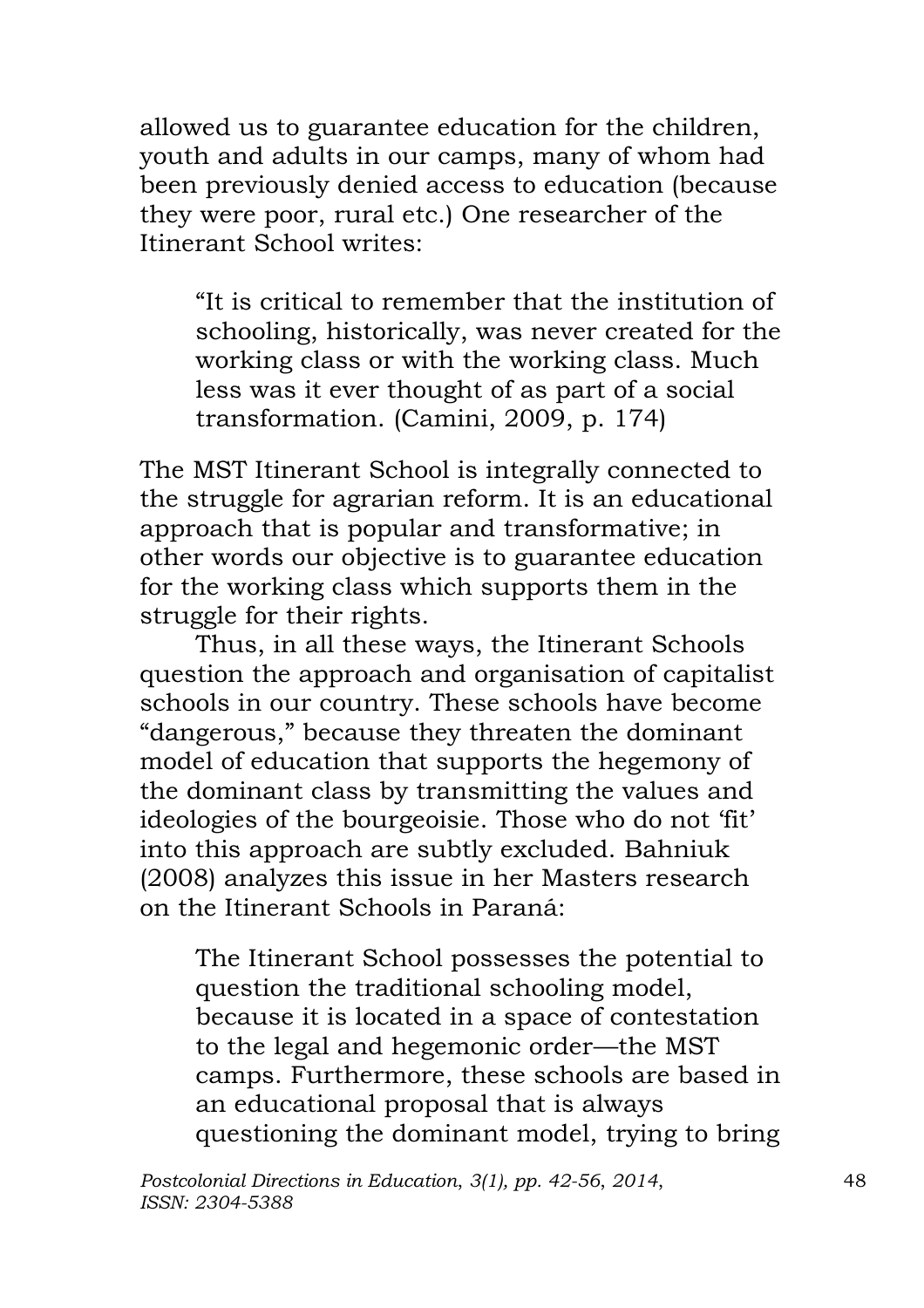together the major elements of reality to reflect on the concrete possibility for change. The school can help us think from a perspective that promotes human emancipation. (Bahniuk, 2008, p. 12)

For the MST, to maintain a school like this which is recognised by the state represents a victory in the public sphere. This type of education is the right of the working class, it represents the essence of the landless struggle - the resistance, the rebellion, and the occupation of the large plantations and estates. We will never again allow it to be directed by forces outside of the movement.

# **Pedagogy of the Land and the Landless Struggle**

The educator Paulo Freire has been one of the principle theoretical inspirations for the Itinerant School. His promotion of popular education has helped direct our discussion about generative themes, and the principle of education "based in reality" (Freire, 1994). As educators, we reflect on the everyday tensions in our school and communities, to develop curriculum materials and pedagogies. The educational process in the Itinerant Schools is constantly reconstructed through school and community collectives. The school is never at any moment isolated from these concrete realities. Soviet educator Pistrak (2000) writes, "The school should educate the children in a way that aligns with the spirit of their reality; this spirit should invade the school, but invade it in an organized way; the school should live in the breast of reality, adapting to it and always actively reorganizing itself" (p. 32-33).

*Postcolonial Directions in Education*, *3(1), pp. 42-56*, *2014*, 49 *ISSN: 2304-5388*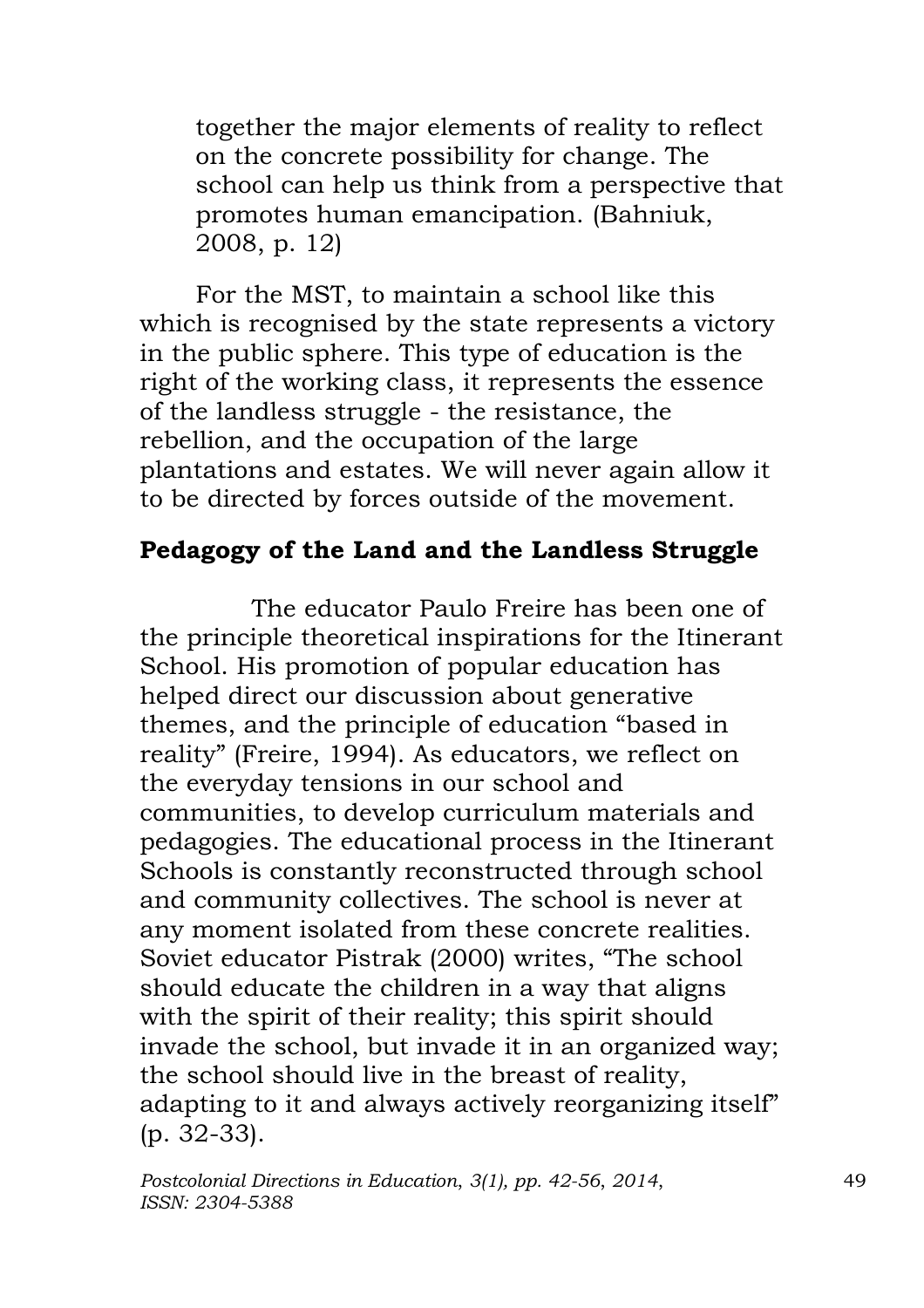The Itinerant School, due its constant itinerancy or movement, searches for mechanisms of interaction with the community. The Itinerant School turn teachers and students into protagonists of their teaching and learning. There are no readymade recipes for these schools, but rather, open suggestions about how to construct this type of process in every MST camp. The problems that each Itinerant School confronts are challenges that teachers and students in the camp face together. The teachers, students, and parents make every decision in the school collectively, which we refer to as collective governance. The option to study, when and how we want, is discussed in these moments of collective planning. The pedagogical practices that take place in the Itinerant School illustrate that collective planning is indispensible, and all of the teachers, community members, and students need to be involved.

Thus the schools are never allowed to be disconnected from reality, or the problems and social conflicts that the community is confronting. As Camini (2009) writes, "It is impossible to ignore this reality, because it invades the life of the students, never allowing them to live in a fictitious world, one in which you just invent problems to be resolved" (p. 201). The MST's reality invades the world of the Itinerant School. Knowledge is constructed from reflections on lived experiences and actions. This reality is very dynamic. The challenge is to continuously maintain coherence between theory and practice so that students can engage with reality, build learning through study and research, and develop their creativity and skills.

*Postcolonial Directions in Education*, *3(1), pp. 42-56*, *2014*, 50 *ISSN: 2304-5388*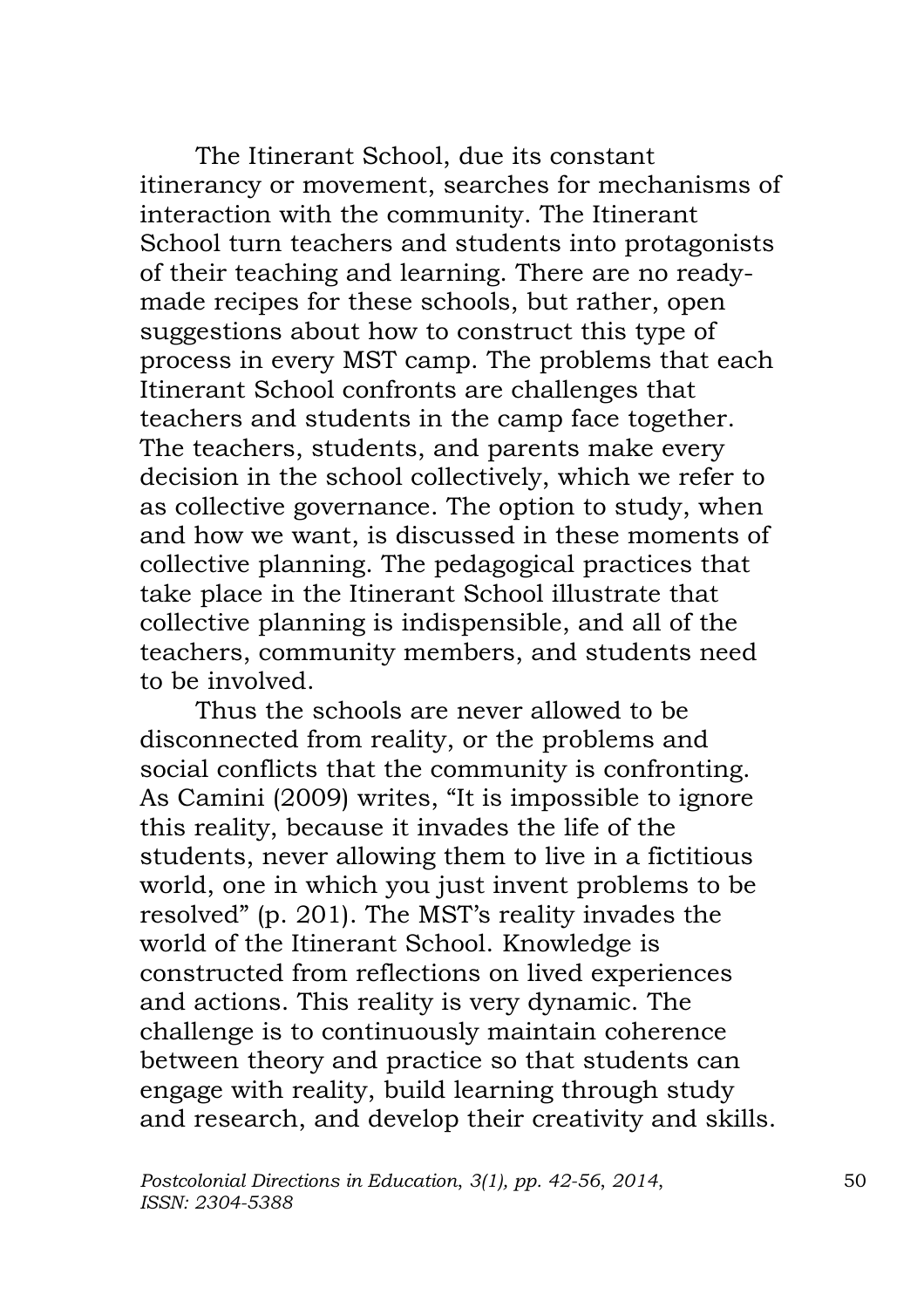The Itinerant Schools illustrate that it is possible to construct knowledge production in places and spaces that have never previously been imagined. As the children themselves say, even in a "school without a classroom and without walls we learn." The mobility of the Itinerant School forces us to teach beneath trees, in pavilions, on the side of the roads, in the middle of the street, in parks, in front of federal and state government buildings, and in the universities. Classes are organized around topics that are based in each of these contexts. The diversity in our classrooms allow us to construct knowledge about life, the world, and how to create an everyday reality that is lighter, more just, and more humane. The challenges that we confront facilitate a more politicized form of learning.

# **The role of research**

Research is understood by the MST as a force that unveils reality, or in other words, "a force that systematically and rigorously allows us to understand our problems more profoundly (scientifically)" (MST, 1996, p. 23). For the MST, the function of research is to interrogate and question appearances, in order to understand the reasons behind individual and collective actions, and the need to struggle, dream, act, and construct a new society. For us, research is:

A method of analyzing the reality in order to propose a more adequate intervention in this reality . . . In our schools, the practice of research is connected to the principle of theory and practice. Research is a method of education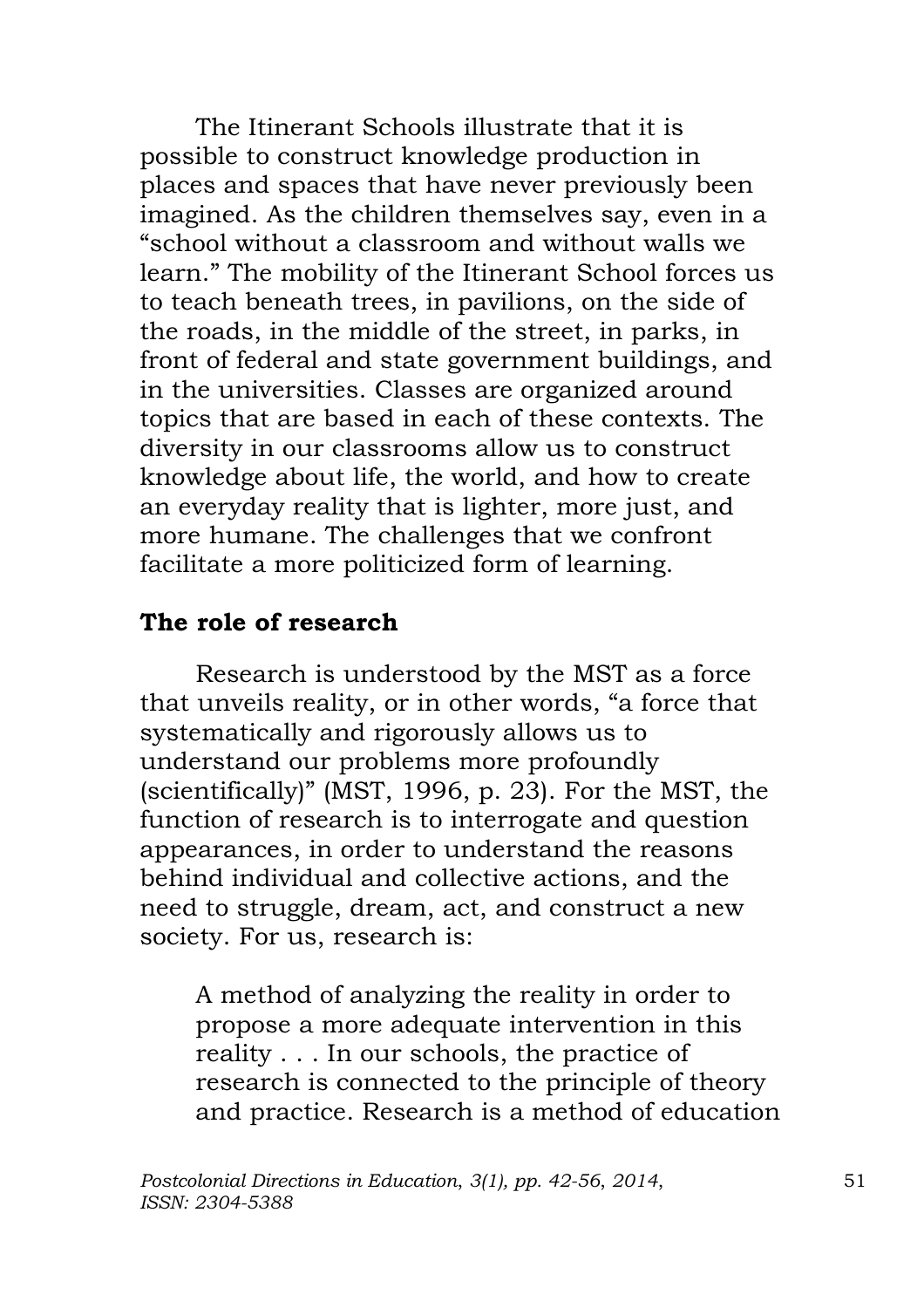that can be adapted to different ages, and interests, and the specific necessities that develop in the context of each pedagogical process. (MST, 1996, p. 23)

The MST has sought out ways to analyze itself; to know our movement better and learn from that knowledge. We have learned to critically analyze our own actions, and our diverse realties and contexts. We always record our daily movement practices, in order to learn from them.

Research becomes a mirror that we are reflected in, and through which we can listen and learn about the history that we have lived. We have to be vulnerable and open to the reflections that come out of this reading of our reality. This forces us to think about our practices. The richness of the experiences that we have lived—once problematized and studied—will help us understand our reality so we can again transform it.

Much research has been done and is being done on the MST and its struggle for agrarian reform. These external and internal writings play an important role in advancing the pedagogical and political struggle of the MST. At the same time, they force us to reflect and dialogue about the limits, advances, and challenges we face. Research also allows us to get closer to reality, and to question and see more objectively the reality that causes us to struggle each day. Research is an educational space that allows for dialogue; it is space of construction and contradiction, and it is part of the dialectic of life.

Research that is systematized and written from the point of the view of the working class is a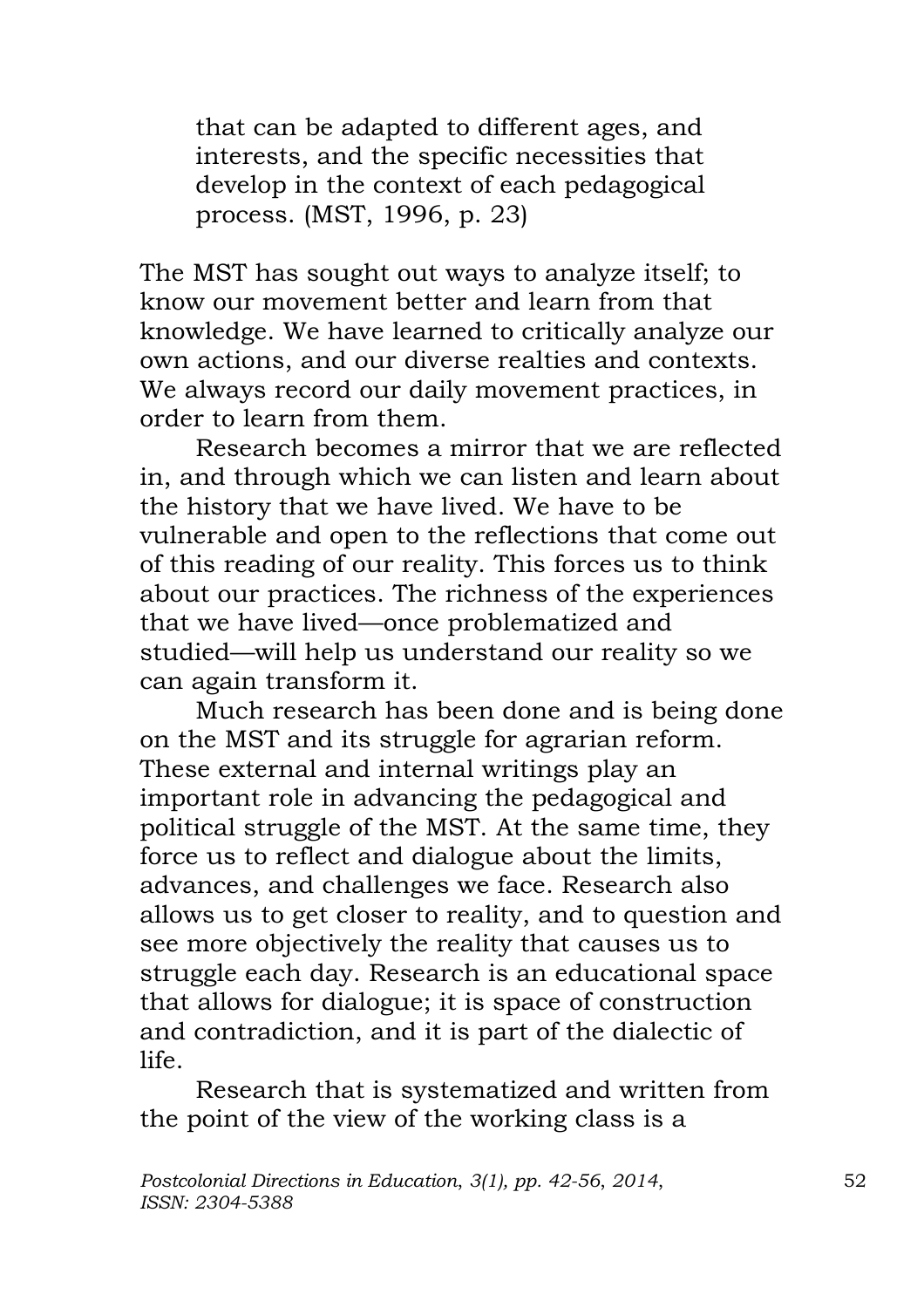political victory of the struggle. However, at the same time, it also forces us to think about the role of different researchers in our movement. Who is doing research and what is the objective of these researchers? There is no neutrality in research. We believe that research is either done with the intention of contributing to the process that is being studied, or it is done from the position of a different social class. Depending on the ideological point of view of the researcher, the research itself takes a certain tone. It can contribute to the process of struggle, of practice and reflection; it can also provoke concern, indignation, provocation depending on the intention of the researcher.

We face many challenges in our attempt to receive and accompany researchers in our camps and settlements. The resources they demand are many. For these reasons the MST created a Sector of International Relations (SRI), which deals with this process. While it is not always possible to support the research requests we receive, we try to respond in a reflexive and responsible fashion to these requests. The research that has conducted about the movement by outsiders not organic to the movement has been well received. This research has forced us to reflect on new interpretations of our reality. However, it is always necessary to question the contradictions, difficulties, and divergences of our social movement, because it is only through these new understandings that we can learn to answer, intervene, educate, and develop new practices.

The role of a researcher is not to impose her ideas, to lecture, or to "bring" consciousness to the movement, or to dictate actions based on what she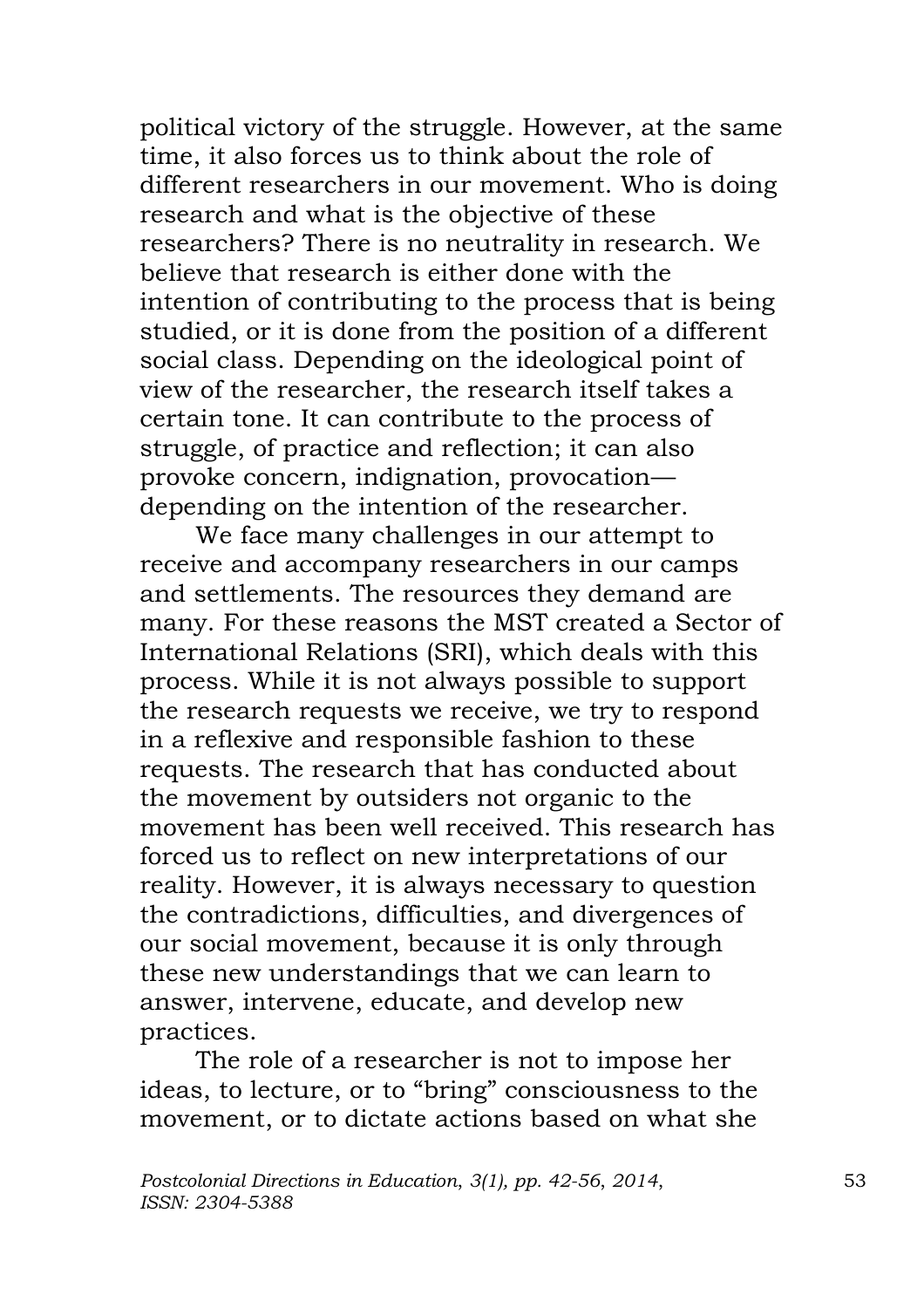thinks is most appropriate. Researchers must interact with the reality they are researching, and their insertion into this reality must be connected to practice. Consciousness and knowledge must be constructed through a process of action and reflection, which must have a connection to real social processes. Capturing the conflicts and contradictions of reality opens the way to ruptures and changes. This is the job of the researcher; to allow herself to be educated by the experience she is living. In truth, what a researcher brings us is a dimension of the everyday life of one particular community, from the perspective of that community's dreams, aspirations, and hopes.

According to Marx, "research can be small, unpretentious, singular, but it is the expression of a totality." For us, researchers must search out theoretical and practical responses to the problems of everyday life. Research should allow for the overcoming of appearances, in order to achieve the essence of the social phenomena that is being researched. We see research as a force that insists that we always remake ourselves or recreate our path in order to construct new historical moments.

According to some authors, research is an intervention that becomes an instrument of struggle. We agree with the following statement: "It is not enough to have a social sensibility, it is necessary to have a direction, a method that gets us closer to reality and allows us to achieve the real causes and consequences that allow us to dialectically visualize the way in which we can overcome the apparent phenomena that hide the exploitation of one class over another" (MST, 2007, p. 99).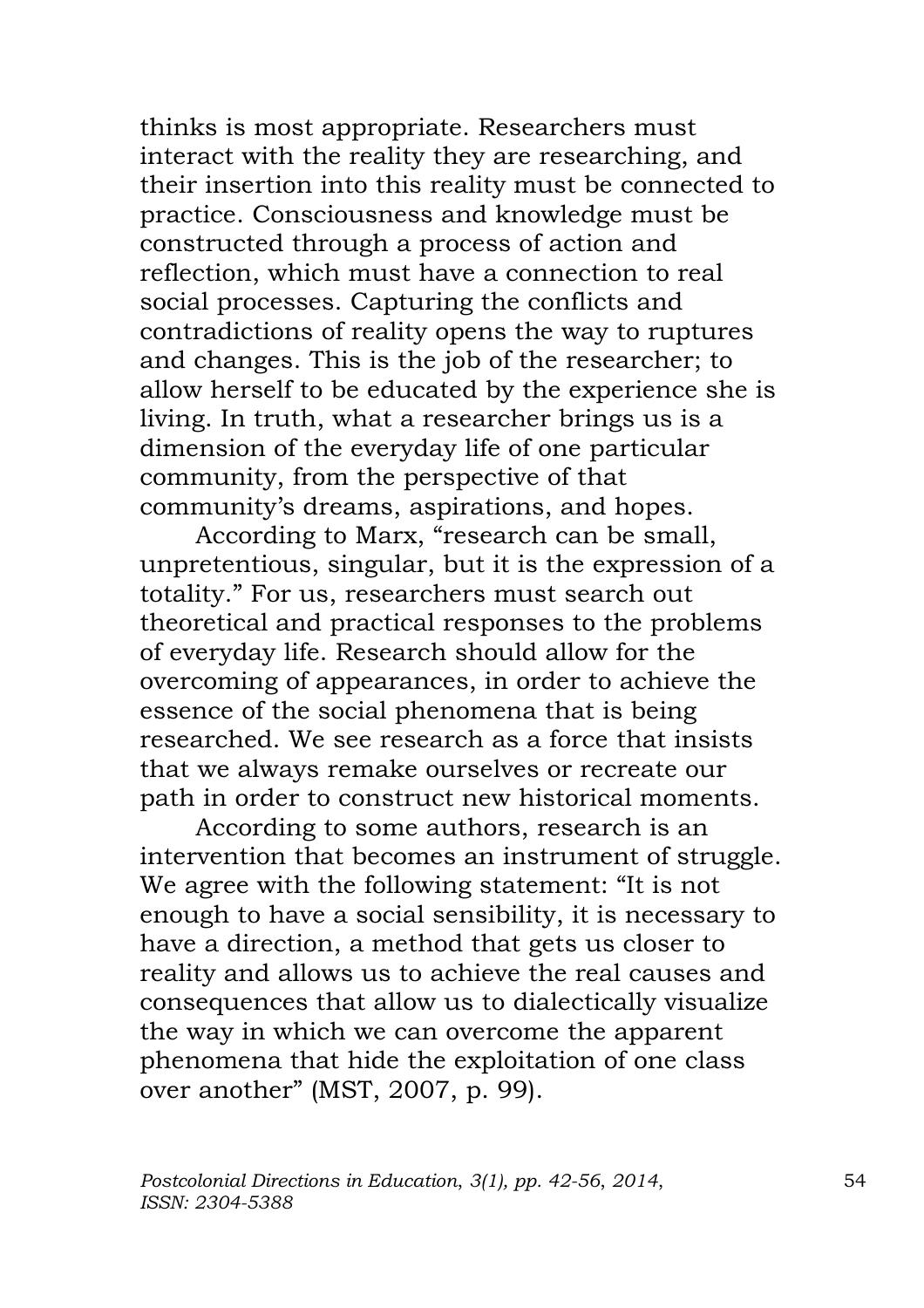# **Conclusions**

We can affirm that to learn is to reflect on our lived experiences, and understand the real meaning of struggle. Research is a product of this comprehension and conception. Knowledge is constructed through our work and through reflection about our work when we review and revisit our practices or re-plan and re-organize our pedagogies. These feelings are manifestations of our ability to choose, weave, and construct collectively a new social project from the point of view of the working class because we believe in the possibility of new times, without oppressors and oppressed.

# **References**

- Bahniuk, C. E. (2008). *Educação, Trabalho e Emancipação Humana: Um Estudo Sobre as Escolas Itinerantes dos Acampamentos do MST* (unpublished Masters Thesis). Universidade Federal de Santa Catarina, Florianópolis, Santa Catarina.
- Camini, I. (2009). Itinerante: Na fronteira de uma nova escola. São Paulo: Expressão Popular.
- Freire, P. (1994). *Pedagogia do oprimido*. Rio de Janeiro: Paz e Terra.
- MST. (1991). *Caderno de Formação* 18. Movimento Sem Terra.
- MST. (1996). Princípios da Educação no MST. Movimento Sem Terra.